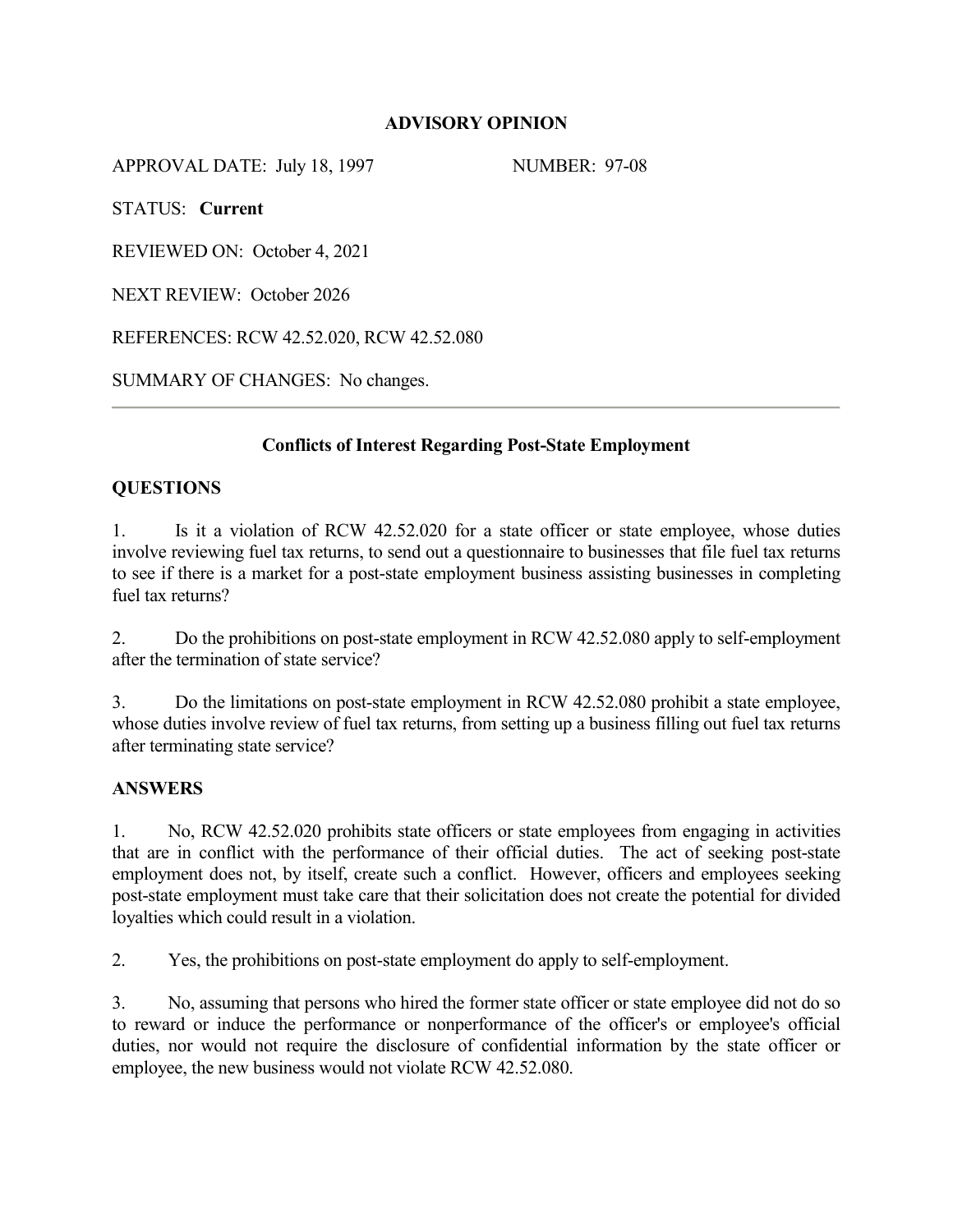### **ANALYSIS**

This opinion concerns an employee of the Department of Licensing (DOL) who works in the fuel tax section. The employee's job involves reviewing fuel tax returns for completeness and accuracy. Correct returns are keyed into a computer and filed. Incomplete or inaccurate returns are sent back to the taxpayer. The employee is considering leaving state employment and setting up a business assisting persons in filing fuel tax returns. Before making a decision, the employee wants to know if there is a demand for this service. To find out, the employee proposes to send out a survey to persons who may have a need for this service.

The first question is whether the survey would violate RCW 42.52.020 which provides:

No state officer or state employee may have an interest, financial or otherwise, direct or indirect, or engage in a business or transaction or professional activity, or incur an obligation of any nature, that is in conflict with the proper discharge of the state officer's or state employee's official duties.

The Board has issued one opinion interpreting RCW 42.52.020—Advisory Opinion 97-03. In that opinion, the Board concluded that conducting an outside business in an area that a state officer or state employee regulates conflicts with the performance of the officer's or employee's official duties. For example, an employee who reviews fuel tax returns could not simultaneously have an outside business preparing fuel tax returns. In Advisory Opinion 97-03, the Board concluded that there was a conflict under RCW 42.52.020 because "of the potential for divided loyalty between the officer's or employee's official duties and their private interest in their outside business or employment".

The issue raised by Question 1 is whether the same potential for divided loyalty exists when a state officer or state employee seeks post-state employment. The answer is no. The ethics law clearly contemplates that officers and employees will have post-state employment since RCW 42.52.080 places certain limits on that employment. In our view it is not reasonable that an officer or employee must leave public service prior to seeking post-state employment.

While seeking post-state employment does not generally violate RCW 42.52.020, officers and employees could create such a conflict depending on how they go about it. For example, a letter to prospective employers stating that the officer or employee could demonstrate his or her ability by being of assistance to the potential employer while still in state service would likely create the kind on conflict we found in Advisory Opinion 97-03.

Questions 2 and 3 pertain to RCW 42.52.080 which provides:

(1) No former state officer or state employee may, within a period of one year from the date of termination of state employment, accept employment or receive compensation from an employer if:

(a) The officer or employee, during the two years immediately preceding termination of state employment, was engaged in the negotiation or administration on behalf of the state or agency of one or more contracts with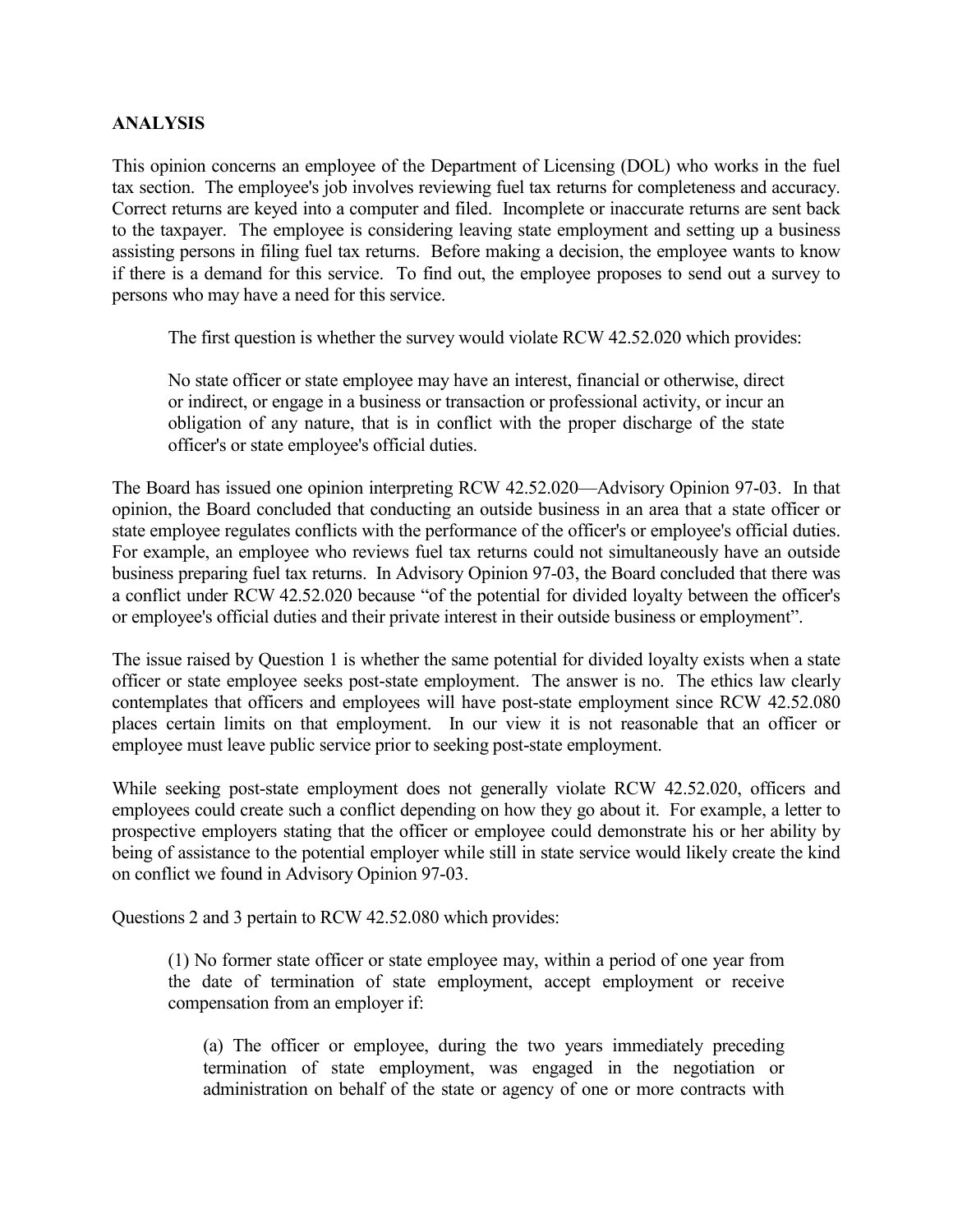that employer and was in a position to make discretionary decisions affecting the outcome of such negotiation or the nature of such administration;

(b) Such a contract or contracts have a total value of more than ten thousand dollars; and

(c) The duties of the employment with the employer or the activities for which the compensation would be received include fulfilling or implementing, in whole or in part, the provisions of such a contract or contracts or include the supervision or control of actions taken to fulfill or implement, in whole or in part, the provisions of such a contract or contracts. This subsection shall not be construed to prohibit a state officer or state employee from accepting employment with a state employee organization.

(2) No person who has served as a state officer or state employee may, within a period of two years following the termination of state employment, have a direct or indirect beneficial interest in a contract or grant that was expressly authorized or funded by specific legislative or executive action in which the former state officer or state employee participated.

(3) No former state officer or state employee may accept an offer of employment or receive compensation from an employer if the officer or employee knows or has reason to believe that the offer of employment or compensation was intended, in whole or in part, directly or indirectly, to influence the officer or employee or as compensation or reward for the performance or nonperformance of a duty by the officer or employee during the course of state employment.

(4) No former state officer or state employee may accept an offer of employment or receive compensation from an employer if the circumstances would lead a reasonable person to believe the offer has been made, or compensation given, for the purpose of influencing the performance or nonperformance of duties by the officer or employee during the course of state employment.

(5) No former state officer or state employee may at any time subsequent to his or her state employment assist another person, whether or not for compensation, in any transaction involving the state in which the former state officer or state employee at any time participated during state employment. This subsection shall not be construed to prohibit any employee or officer of a state employee organization from rendering assistance to state officers or state employees in the course of employee organization business.

(6) As used in this section, "employer" means a person as defined RCW 42.52.010 or any other entity or business that the person owns or in which the person has a controlling interest. For purposes of subsection (1) of this section, the term "employer" does not include a successor organization to the rural development council under chapter [43.31](http://app.leg.wa.gov/RCW/default.aspx?cite=43.31) RCW.